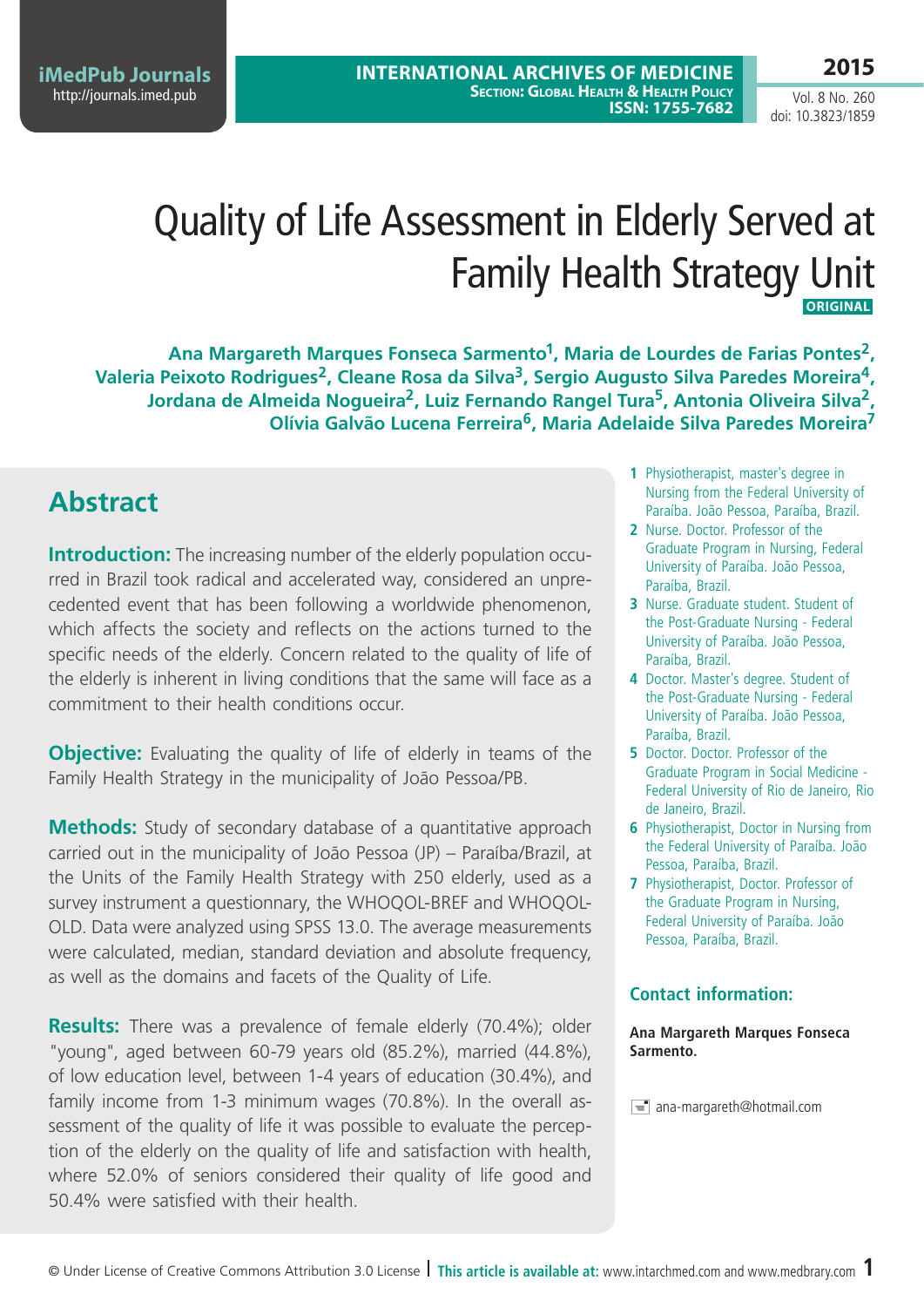**2015**

**Conclusion:** In this study, the elderly evaluated their quality of life as good and were satisfied with their health.

> elderly population, emphasizing the healthy aging and active addressed in a multidimensional way. The World Health Organization presents the main challenges facing the world related to the aging population, recommending that health policy takes into account the determinants of health during the course of life (social, economic, behavioral, personal, cultural, as well as physical environment and access to services), with emphasis on gender and social inequalities [3].

**Keywords**

Knowledge.

Quality of Life; Elderly;

The image of contemporary elderly has surpassed the traditional old age context, the most dynamic and participatory characteristics in certain social situations. While some people present decline in health and cognitive skills early, others live healthy until they reach very advanced ages. The increasing number of elderly in the country is one of the greatest public health challenges, particularly the lack of economic socio-political structure that sustains the elderly [4].

To assess the health conditions of the elderly, it is directly related to quality of life, influenced by gender, age, education and living conditions.

Concern about the quality of life of the elderly is inherent in living conditions that will face as a promise to their health conditions occur; since due to imminent longevity, there is a prevalence of changes in health status that worries researchers and policymakers associated with being elderly [5].

Thus, quality of life is an expression that is of great complexity, given the subjectivity that is for each person or social group, presupposes the ability to make a synthesis of all the elements that a given society considers standard of comfort and well-being, reflects knowledge, experience and individual and collective values [6].

### **Introduction**

The increasing number of the elderly population occurred in Brazil took radical and accelerated way, considered an unprecedented event that has been following a worldwide phenomenon, which affects the society and reflects the actions turned to the specific needs of the elderly.

This reality reflects the socio-cultural changes that have occurred in the country with a life expectancy exceeding 73 years old, thus enabling the elderly new ways of experiencing this phase of life, with more quality and new possibilities.

The demographic transition represents a major impact on society, but it is in health that has greatest influence, both for its impact on the various assistance levels as the demand for new features and structures

The elderly suffer with the biological phenomenon of aging in a singular and unique way, characterized by loss of organic capacity; however, this natural process is provided for in human evolution, so that the elderly individual is not considered unable to have aged, and the most common diseases in this stage of diagnosable and treatable life [1].

Thinking thus prolonging life is goal of any society, but this achievement should add quality to years, bringing a new meaning to life, turning to comprehensive health care. The health of the elderly is a priority in the health ministry's actions, enacted from the National Health Policy for the Elderly (PNS-PI), emphasized multidimensional way [2].

Currently the government's efforts to support actions turned to the elder are observed through the agency of the Ministry of Health to prioritize the health agenda of the country PNSPI, which under the SUS, ensures comprehensive health care of the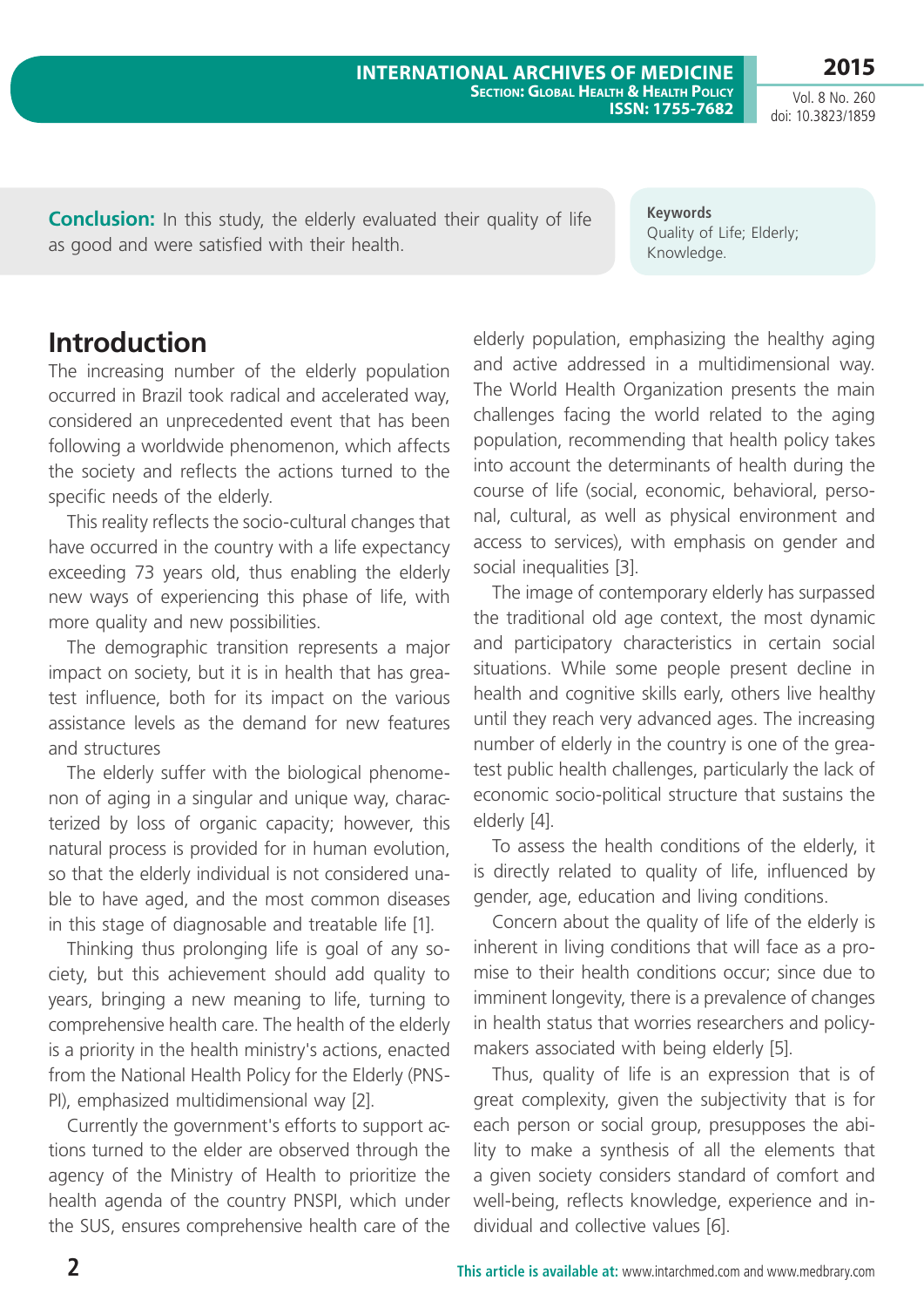Vol. 8 No. 260 doi: 10.3823/1859

Thus, quality of life is a concept considered interdisciplinary, which is the involvement of several knowledge areas for its improvement, and may be associated with absence of illnesses, particularly symptoms or disorders; however, this concept and reductive since the same is best understood as the maintenance of health in all aspects of human life: physical, social, psychological and spiritual [7].

Interest in studies about quality of life, emerged from World War II when it was used the good life term to refer to the conquest of material goods. The concept was expanded and started to measure how much a society is developed economically. The creation of economic indicators allowed comparing the quality of life of different countries and cultures. Later, the term designated in addition to economic growth, social development [8].

The interest related to the quality of life comes from a movement within the human and biological sciences, in order to improve the health, reducing mortality and increasing life expectancy. In the late twentieth century (90's) quality of life began to be discussed by society and the media in general, leading to advances in scientific research, seeking to understand the subject and its relation to sociocultural and biological questions. The World Health Organization was organized around experts from different regions to form groups of studies on quality of life and develop assessment tools within a cross-cultural perspective [9].

According to the World Health Organization, the concept of quality of life (THE WHOQOL GROUP) is subjective and multidimensional, covering positive and negative elements, being understood as the "perception of the individual and his position in life, taking into account the cultural context and value systems assigned to it in relation to their goals, expectations, standards and concerns [5].

Initially it was elaborated that the quality assessment tool life WHOQOL-100 consists of 100 items to be answered in Likert scale, distributed in six areas: psychological, physical, level of independence, social relationships, environment and spirituality. Later an abbreviated version of this instrument according to the need to develop its application is designed, the WHOQOL-BREF is composed of four domains: physical, psychological, social relations and the environment. After a while, assessing the quality of life in the adult population, created a complementary module to be added to existing instruments, the WHOQOL-OLD, specific to assess older adults contemplating its specificities, is an add-on module to be applied along with WHOQOL-BREF, and currently already establishes a reliable instrument for use with scientific purposes validated in Brazil. The quality of life measures are important regarding the health evaluation, both within the individual and social perspectives, because of multiple rating scales present in the instrument that attempts to answer the apparent contradiction between old age and wellbeing/old age and disease, contributed to the understanding of aging and the limits and space of human development [10].

Quality of life can be called different approaches; however, its foundation covers aspects that contribute to the well being of man, a good level of health and human development. It consists of non-material values such as love, freedom, solidarity and social inclusion, personal satisfaction and happiness; also should be considered in the same way some components capable of measuring and comparing such as meeting the most basic needs of human life, such as food, access to clean water, housing, work, education, health and leisure, that is, objects materials that give the idea of well-being and comfort, as well as individual and collective satisfaction [8].

The level of satisfaction with family, affection, and social environment reflects directly on the quality of life. The individual well-being and satisfaction are directly related to the way people face life experiences. In this sense, quality of life comes to differentiate health regarding the dimensions of mental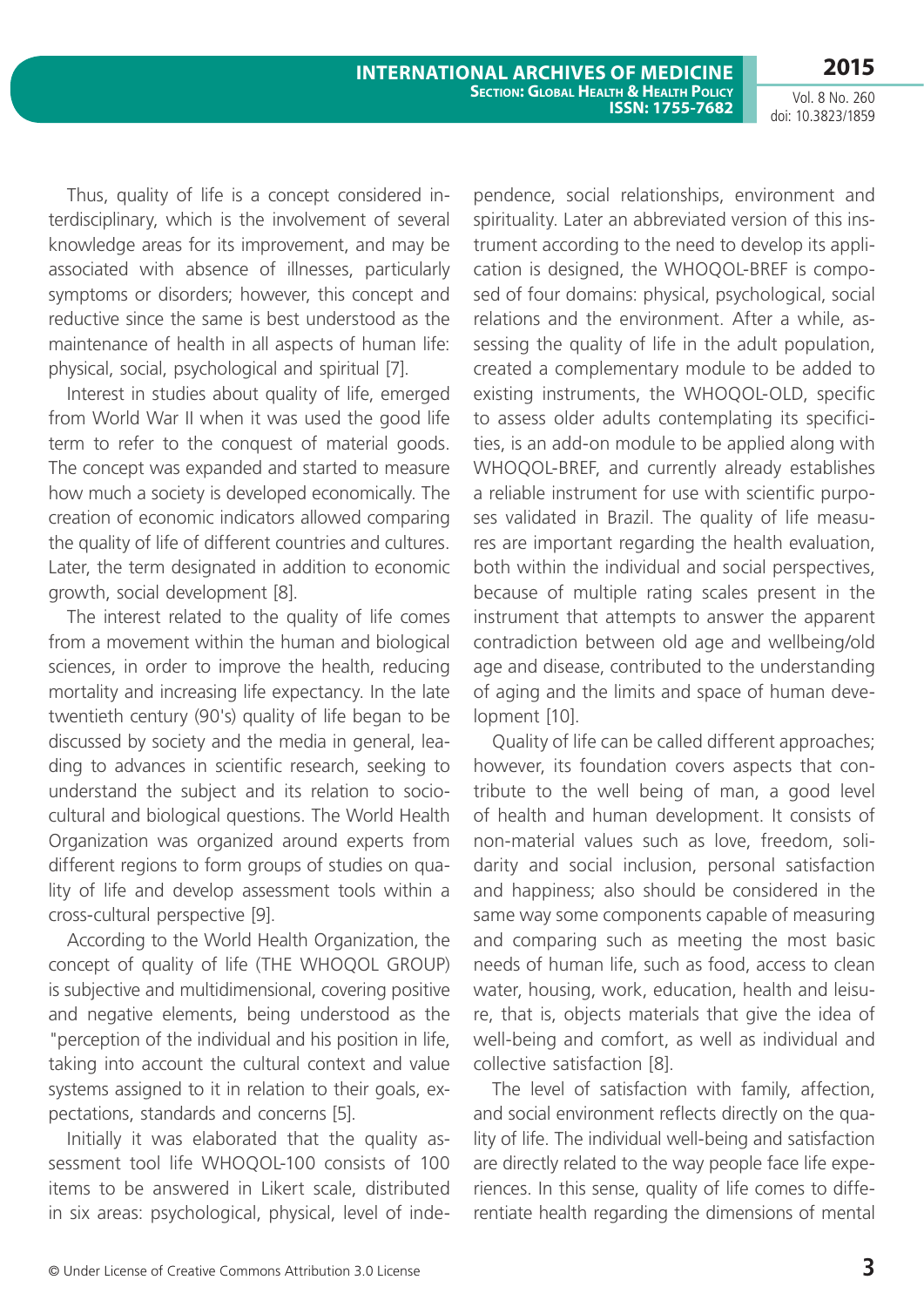Vol. 8 No. 260 doi: 10.3823/1859

health, physical function and psychosocial wellbeing covering a semantic field of many meanings, considering the collective conceptions of comfort and tolerance, determined by society. However the multidimensionality of a person is reflected from the conditions of their domains: physical, psychological, level of independence, social relationships, environment and spiritual aspects, not always provides the right balance and needs to be realized in accordance with the real possibilities for each subject in the health/disease [11].

Talking about quality of life in the elderly holds, beyond health fields, such as: the environment, economic resources, relationships, work and leisure. It should take into account self-esteem, functional capacity, socioeconomic status, emotional state, social interaction, intellectual activity, self-care, family support, health, cultural, ethical and religious values, lifestyle, satisfaction including from employment, daily activities and the environment in which they live. For the elderly's quality of life is based on the well-being that comes from satisfaction with their accomplishments, that is, quality of life is largely determined by the autonomy and independence from existing chronic diseases [12].

When we discuss quality of life, an important point to be mentioned concerns the welfare of people with spiritual beliefs, to be more positive in the face of disease, hopeful about the health treatment, showing that religion and spirituality can help in social support and psychological adjustment. Other important aspects involve the faith and resilience to face the situations of adversity to deal with stress and thus improve the quality of life [13].

General or holistic approaches to quality of life are based on the principle of multidimensionality of the concept, it presents a complex organization and dynamics of its components, differs from person to person according to their environment/ context and even between two people engaged in a similar context. Features such as values, intelligence and interests are important to be considered; also address quality of life as a social representation created from subjective and objective parameters related basic needs and those created by the degree of economic and social development of a given society. Consider aspects of being able to take advantage of the possibilities of life, to choose, to decide and take control of life [9].

When investigating the quality of life in a multidimensional way it identifies the main aspects to be considered in relation to the singularities involving the health of the elderly, influencing the healthdisease process [9].

Thus, evaluating the quality of life for seniors and their health conditions, allows us to propose interventions through public policies aimed at promoting the welfare and improvement of life for seniors.

Thus, the quality of life of older people is the object of research, to contribute to the understanding of health and possible to recognize the factors that influence the quality of life. Therefore, this study aimed to evaluate the quality of life of elderly patients in health strategy teams of family in the city of Joao Pessoa/PB, in which we achieved success as can be seen from the results described in this study.

### **Methods**

It is a study of secondary database of a quantitative approach, seeking to assess the quality of life of seniors.

The study was conducted in the city of João Pessoa (JP) - Paraíba/Brazil, the Health Strategy Units of the Family Grotão I and II and the Community Maria Nazare, the scope of Sanitary District II.

It was composed of 250 elderly men and women living in the urban area of the municipality of João Pessoa/PB, attended at Family Health Strategy Units chosen at random.

Inclusion criteria were: being 60 years old or over according to criteria of the World Health Or-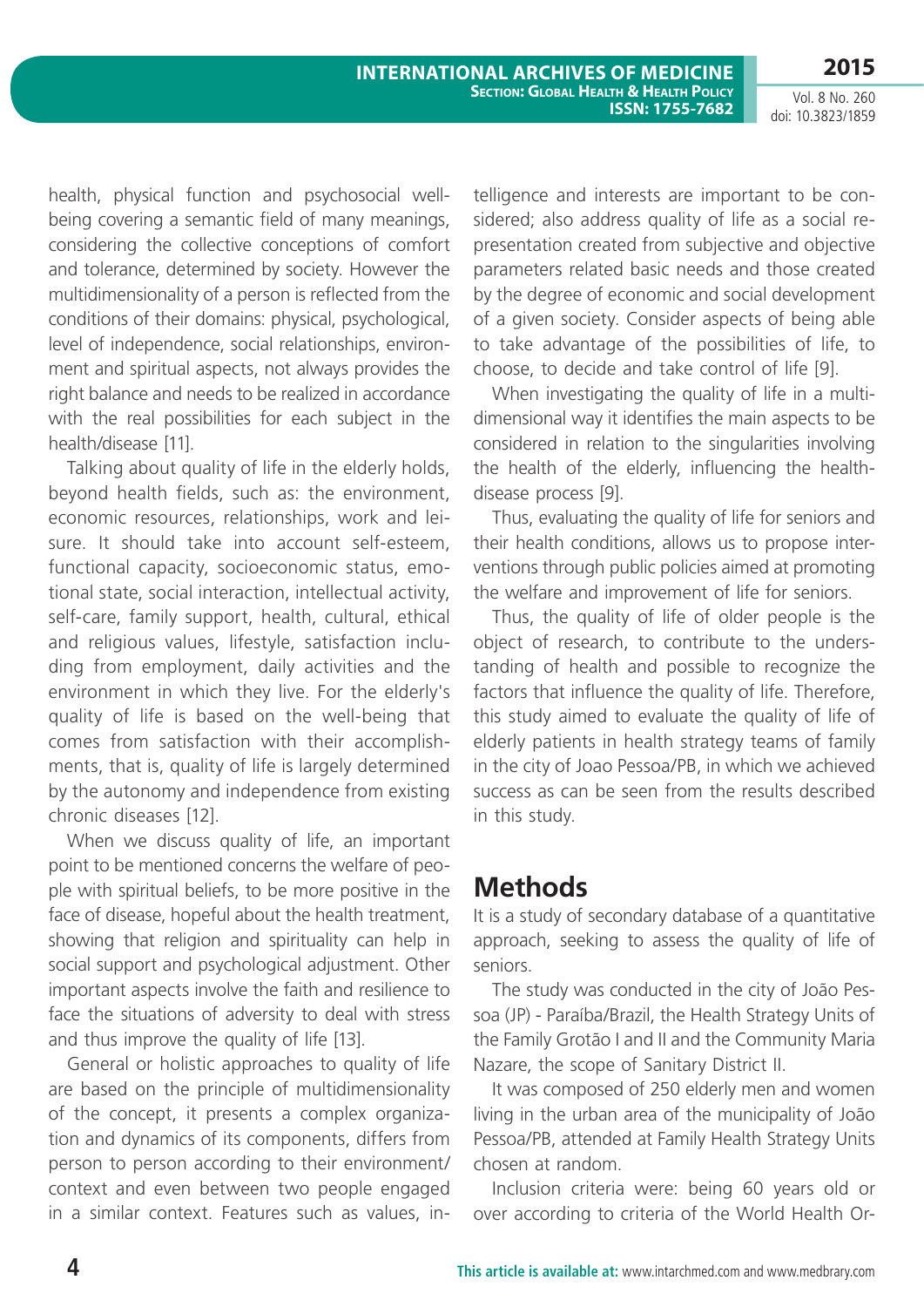Vol. 8 No. 260 doi: 10.3823/1859

ganization, living in census tracts in the city for more than six months, presenting cognitive conditions to answer to the instrument and take part in the study.

The research followed the ethical criteria established in Resolution 466/2012 - Ministry of Health/National Health Board/National Research Ethics Commission (BRAZIL, 2012), governing research with human beings, having been the research participants accordingly informed as the objectives of the work, being free to join, and once accepted, they signed the Informed Consent and Informed (IC).

Data collection was carried out between the months of May to July 2010 being used as an instrument a questionnaire with information about socio-demographic data of the study subjects, which allowed the characterization of the profile of the elderly, as well as the WHOQOL-BREF and WHOQOL-OLD, aimed at measuring the quality of life of the elderly.

The WHOQOL-BREF is an instrument with psychometric properties satisfactory in the investigation of QOL in Brazilian elderly, has 26 items, two related to global QOL and general health, and the 24 others being categorized into four domains (Physical, Environmental, Social Relations and Psychological). The domains comprise questions whose answers the scores ranging between 1 and 5 [10].

The WHOQOL-OLD consists of 24 questions separated into six facets, forming an additional domain incorporating issues related to aging. The facets are: Sensory Skills (impact of the loss of their sensory abilities in the individual's QOL), autonomy (independence of the elderly), past-present and future activities (satisfaction with achievements in life and goals to be achieved), Social participation (participation in activities of daily living, especially in the community), Death and dying (concerns about death and dying) and Intimacy (ability to have intimate and personal relationships) [9]. From this, the final scores of each domain and facet were calculated by syntax, based on the criteria

proposed by the WHOQOL Group, which ranks the domains of QOL, with percentage scores ranging from 0 to 100. The closer to 100, the better the individual's QOL [10].

Data were tabulated in Microsoft Excel 2007 and then processed in SPSS program (Statistical Package for Social Science) version 13.0. When we make a statistical analysis by building simple frequency tables and descriptive measures for socio-demographic data and made the codification of the relevant variables, proceeding data consistency for the WHOQOL-Bref and WHOQOL-Old.

The psychometric properties of the WHOQOL-BREF instrument, and also the WHOQOL-OLD, were verified through the evaluation of reliability and validity. We calculated the Cronbach Alfa Coefficient (α) to check the internal consistency of the instrument to sample.

For exploratory analysis we calculated the distribution measures (average, median, standard deviation and absolute frequency), considering the variables of interest for the characterization of study participants. To compare the fields and facets of QOL with sociodemographic variables there were used the following statistical tests: Student t test, Mann-Whitney test, ANOVA test, Factor Kruskal-Wallis test. The significance level adopted for this study was 5% (p<0.05), with a statistical confidence level of 95%.

#### **Results**

The sociodemographic characteristics of the sample studied, there was prevalence of female elderly (70.4%); older "young", aged between 60-79 years old (85,2%), married (44.8%), with low education level, between 1-4 years of education (30.4%), and with family income 1-3 minimum wages (70.8%) **(Table 1)**.

In the global assessment of quality of life it was possible through the WHOQOL-Bref to evaluate the perception of the elderly about the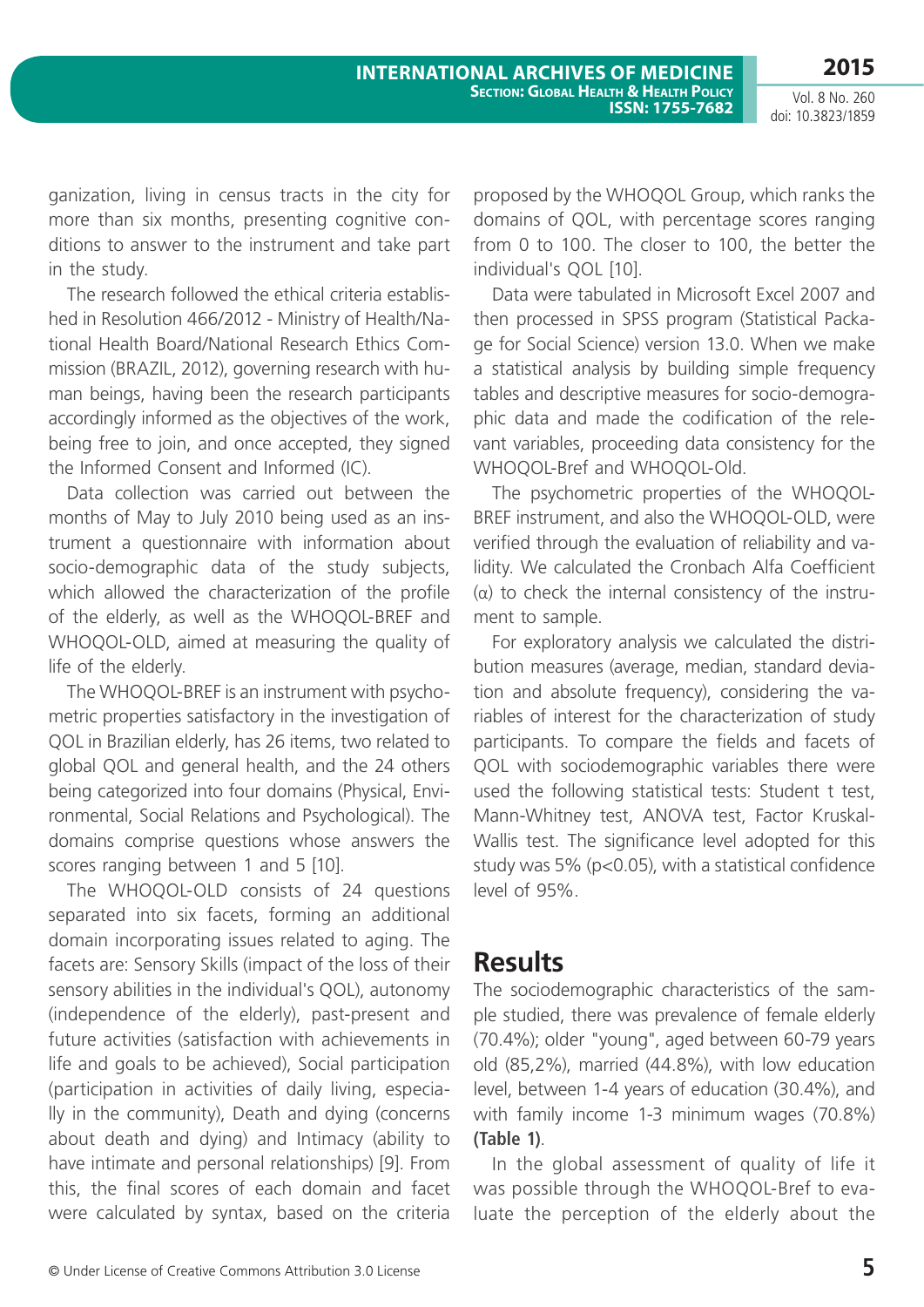|  | Table 1. Demographic profile of the elderly in the Fa- |
|--|--------------------------------------------------------|
|  | mily Health Strategy, João Pessoa-PB. 2015.            |

| <b>Variables</b>                  | n              | %    |
|-----------------------------------|----------------|------|
| Gender                            |                |      |
| Female                            | 176            | 70.4 |
| Male                              | 74             | 29.6 |
| Age (years)                       |                |      |
| 60-64                             | 68             | 27.2 |
| 65-69                             | 63             | 25.2 |
| 70-74                             | 65             | 26.0 |
| 75-79                             | 16             | 6.4  |
| 80 or over                        | 38             | 15.2 |
| Age classification                |                |      |
| Younger elderly                   | 213            | 85.2 |
| Older elderly                     | 37             | 14.8 |
| Marital status                    |                |      |
| Single                            | 35             | 14.0 |
| Married                           | 112            | 44.8 |
| Divorced                          | 20             | 8.0  |
| Widower                           | 83             | 33.2 |
| Schooling (years)                 |                |      |
| Illiterate                        | 28             | 11.2 |
| $1 - 4$                           | 76             | 30.4 |
| $5 - 8$                           | 67             | 26.8 |
| $9 - 11$                          | 32             | 12.8 |
| 12 or more                        | 47             | 18.8 |
| Monthly household income          |                |      |
| Up to 1 minimum wage              | 7              | 2.8  |
| Between 1 and 3 minimum<br>wages  | 177            | 70.8 |
| Between 4 and 5 minimum<br>wages  | 31             | 12.4 |
| Between 6 and 7 minimum<br>wages  | 10             | 4.0  |
| Between 8 and 10 minimum<br>wages | 10             | 4.0  |
| More than 10 minimum wages        | $\overline{2}$ | 0.8  |
| Don't know/don't mean             | 13             | 5.2  |

| <b>Table 2.</b> Perceptions of quality of life of the elderly |
|---------------------------------------------------------------|
| from the WHOQOL-BREF. João Pessoa-PB.                         |
| 2015.                                                         |

| <b>Perception of QOL</b>          | $\mathsf{n}$  | %    |  |  |  |
|-----------------------------------|---------------|------|--|--|--|
| Evaluation of QOL                 |               |      |  |  |  |
| Bad                               | 7             | 2.8  |  |  |  |
| More or less                      | 87            | 34.8 |  |  |  |
| Good                              | 130           | 52.0 |  |  |  |
| Very good                         | 26            | 10.4 |  |  |  |
| Satisfaction with the health      |               |      |  |  |  |
| Very dissatisfied                 | $\mathcal{L}$ | 0.8  |  |  |  |
| <b>Dissatisfied</b>               | 40            | 16.0 |  |  |  |
| Neither unsatisfied nor satisfied | 67            | 26.8 |  |  |  |
| Satisfied                         | 126           | 50.4 |  |  |  |
| Very satisfied                    | 15            | 6.0  |  |  |  |

QOL and satisfaction with health. The answers showed that 52.0% of seniors considered their good QOL and 50.4% were satisfied with their health **(Table 2)**.

The quality of life depends on intrinsic factors (health and attitudes to life events); and extrinsic (social, financial and environmental) that surround individuals [14]. In this study by comparing the QOL scores for the domains of the WHOQOL-BREF, by gender; classification by age group; marital status; education; monthly family income. The results show that the highest average scores across domains were among men, younger elderly, divorcees and singles, the higher education levels and higher incomes and the Psychological domain was with the highest average among these elderly **(Table 2)**.

The QOL is a subjective concept strongly influenced by culture and all these sociodemographic variables [15]. It is observed that even in a female majority sample, males presented higher averages.

Regarding age, the younger elderly (under 80 years old) had the best averages of QOL scores in the areas "Physical" and "Psychological".

Assigning highest average to these areas indicates that the aspects evaluated in the "Body" field as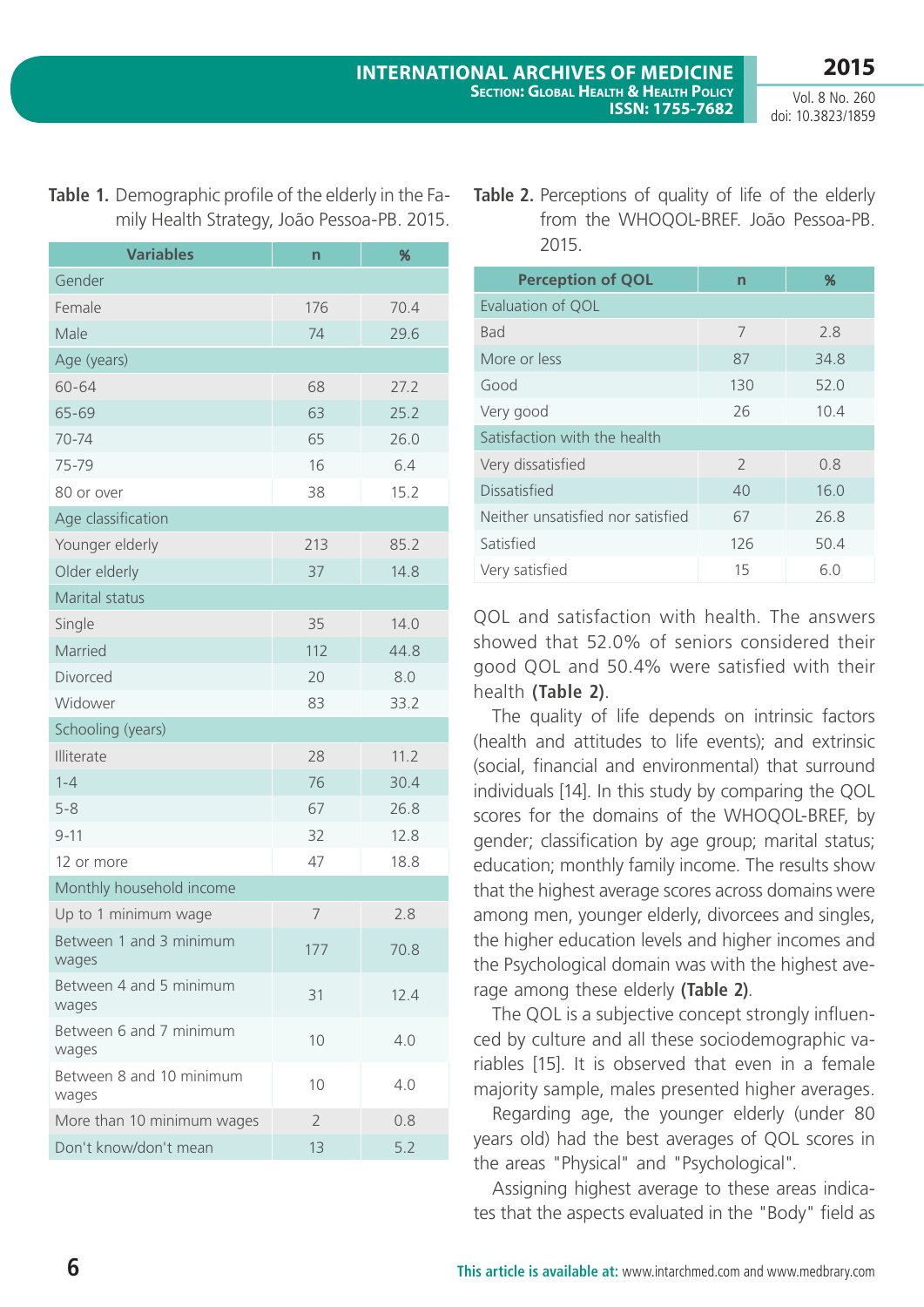the intensity of pain and how it interferes with daily activities, the need of medical treatment, the energy required for the development of daily activities in the perception of these seniors do not interfere with their day-to-day, as well as the dimensions perceived from the domain "Psychological".

Regarding the elderly "older" the highest averages were attributed to the domains "Social Relations" and "Environmental.

When comparing the QOL and the marital status of the elderly, the highest average scores were among divorced and lonely elderly, the first in the area "Physical", "Psychological" and "Environmental" and the elderly alone in "Social Relations".

In this study, it was observed that those older adults with higher education levels had higher scores in all domains.

About family income of the elderly who earn more than 10 minimum wages had average wages close to 100, which means excellent quality of life, on the other hand those who earned less than the minimum wage, had dominion which was below 50 meaning the lowest scores.

The areas which were significant statistics were: Physical, Psychological and Environmental. These domains incorporate important dimensions of elderly life are required for maintaining the functionality and the ability to exercise their daily activities. **(Table 3)**

Table 3. Scores of domains of quality of life of the WHOQOL-BREF according to socio-demographic data of the elderly, João Pessoa-PB, 2015.

| <b>Variables</b>      | <b>WHOQOL-BREF</b> |               |                         |                      |  |  |
|-----------------------|--------------------|---------------|-------------------------|----------------------|--|--|
|                       | <b>Physical</b>    | Psychological | <b>Social relations</b> | <b>Environmental</b> |  |  |
| Gender                |                    |               |                         |                      |  |  |
| Female                | 61.13(16.85)       | 64.69(12.90)  | 64.6(14.47)             | 56.04(12.43)         |  |  |
| Male                  | 62.35(14.63)       | 68.77(12.11)  | 66.44(14.72)            | 57.29(13.00)         |  |  |
| p-value               | $0.480**$          | $0.030**$     | $0.198**$               | $0.475*$             |  |  |
| Classification of age |                    |               |                         |                      |  |  |
| Younger elderly       | 62.43(15.75)       | 66.54(12.49)  | 65.37(14.72)            | 56.47(12.79)         |  |  |
| Older elderly         | 56.08(17.91)       | 62.16(13.93)  | 65.09(13.58)            | 56.08(11.55)         |  |  |
| p-value               | $0.030**$          | $0.037**$     | $0.690**$               | $0.862*$             |  |  |
| Marital status        |                    |               |                         |                      |  |  |
| Single                | 60.00(13.52)       | 63.92(13.13)  | 67.61(15.62)            | 56.51(14.36)         |  |  |
| Married               | 64.07(13.95)       | 68.05(11.20)  | 66.22(12.89)            | 57.10(11.34)         |  |  |
| Divorced              | 68.21(16.78)       | 70.20(13.12)  | 65.00(18.84)            | 58.28(15.74)         |  |  |
| Widower               | 57.01(18.76)       | 62.78(13,12)  | 63.25(15,01)            | 54.98(12.68)         |  |  |
| p-value               | $0.013***$         | $0.011***$    | $0.313***$              | $0.607***$           |  |  |
| Schooling (years)     |                    |               |                         |                      |  |  |
| Illiterate            | 58.22(12,98)       | 58.03(10.81)  | 61.90(12.09)            | 49.88(10.15)         |  |  |
| $1 - 4$               | 58.2(17.03)        | 65.16(12.40)  | 64.80(15.90)            | 55.12(11.93)         |  |  |
| $5 - 8$               | 61.03(17.11)       | 66.62(13.90)  | 65.54(14.92)            | 55.87(12.39)         |  |  |
| $9 - 11$              | 67.63(11.21)       | 70.31(10.46)  | 70.05(11.56)            | 60.03(11.37)         |  |  |
| 12 or more            | 65.34(16.70)       | 67.73(12.54)  | 64.71(14.56)            | 60.70(14.19)         |  |  |
| p-value               | $0.008***$         | $0.001***$    | $0.216***$              | $0.002***$           |  |  |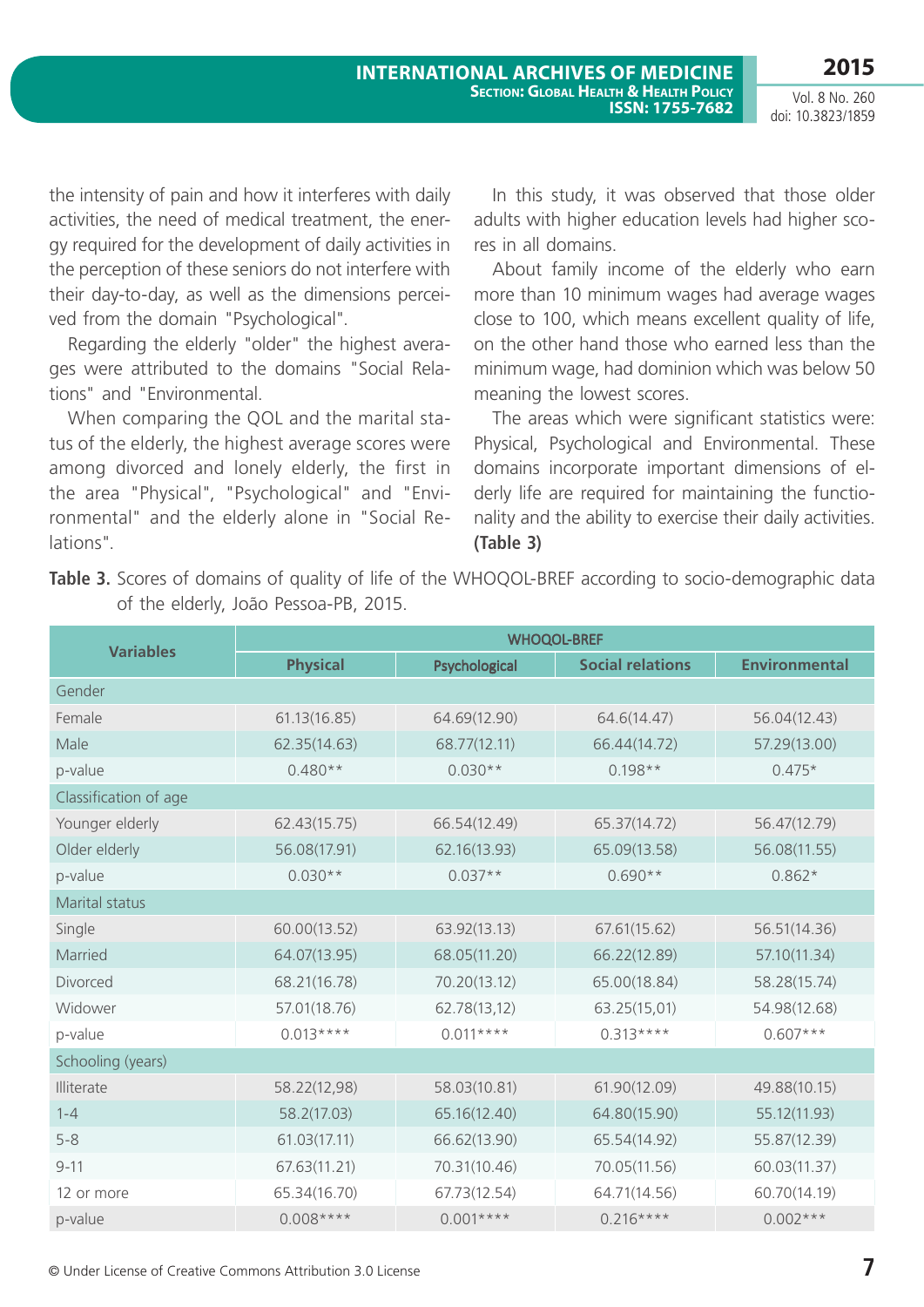| <b>Variables</b>                                                                              | <b>WHOQOL-BREF</b> |               |                         |                      |  |  |
|-----------------------------------------------------------------------------------------------|--------------------|---------------|-------------------------|----------------------|--|--|
|                                                                                               | <b>Physical</b>    | Psychological | <b>Social relations</b> | <b>Environmental</b> |  |  |
| Monthly household income                                                                      |                    |               |                         |                      |  |  |
| Up to 1 minimum wage                                                                          | 59.18(21.90)       | 64.88(15.93)  | 57.14(20.08)            | 46.87(8.65)          |  |  |
| Between 1 and 3<br>minimum wages                                                              | 60.19(15.52)       | 64.07(12.34)  | 64.54(14.42)            | 54.48(11.10)         |  |  |
| Between 4 and 5<br>minimum wages                                                              | 61.05(16.91)       | 70.16(12.86)  | 65.32(14.92)            | 60.58(14.38)         |  |  |
| Between 6 to 7 minimum<br>wages                                                               | 67.85(12.25)       | 67.91(11.79)  | 73.33(10.24)            | 67.18(14.45)         |  |  |
| Between 8 to 10<br>minimum wages                                                              | 74.28(18.95)       | 77.08(13.35)  | 75.00(11.78)            | 70.31(6.79)          |  |  |
| More than 10 minimum<br>wages                                                                 | 85.71(5.05)        | 81.25(8.83)   | 83.33(23.57)            | 76.56(11.04)         |  |  |
| Don't know/don't mean                                                                         | 62.91(16.84)       | 68.58(10.97)  | 64.10(10.42)            | 55.76(15.77)         |  |  |
| p-value                                                                                       | $0.014***$         | $0.004***$    | $0.063***$              | $0.000***$           |  |  |
| (*)Test T Student (**)Test Mann-Whitney (***)Test Anova 1 Factor (****)Test of Kruskal-Wallis |                    |               |                         |                      |  |  |

When comparing facets of QOL of the elderly with sociodemographic variables, it was observed that the age group is significantly related to the Sensory Abilities facet. The changes of the sense organs that occurs in the aging process is configured as an important factor in determining the elderly QOL as it can hinder the interaction of the elderly in social and family environment. Thus evaluation is essential in the detection of its decline and the formulation of strategies to help people to have an active aging [16].

When analyzing the marital status, it was found that this variable was significantly associated with three facets of quality of life: Sensory Skills, Social Participation and Intimacy. Divorced elderly had better averages for sensory abilities and social participation, this result is contrary to that found in studies that show that perceptions of quality of life in these facets are better in married elderly [17, 18].

In addition, the school also has a statistically significant relationship with some aspects of quality of life in the elderly (Sensory operation, Past-Present-Future Activities and Intimacy). These facets mean important aspects in the life of the elderly, such as sensory abilities and the intimate and personal relationships of the elderly, as well as describe the satisfaction on the achievements in life and the things you desire [19].

Family income was the variable that relates statistically significantly as more facets of QOL (Sensory Skills, Social Participation, Death and Dying, Intimacy). **(Table 4)**

### **Discussion**

These findings corroborate research with elderly domiciled in different Brazilian regions [20,21]. A similar result was observed in cross-sectional study developed with elderly living in the community, in the urban area of the municipality of Uberaba-MG, which dominated the self-assessment of quality of life as good (67.3%) and satisfactory health (64.4%) [22].

The elderly quality of life can be perceived as the way the elderly experiencing old age and can be influenced by several factors, such as physical, psychological and spiritual as well as social, economic and political. Thus, successful aging can be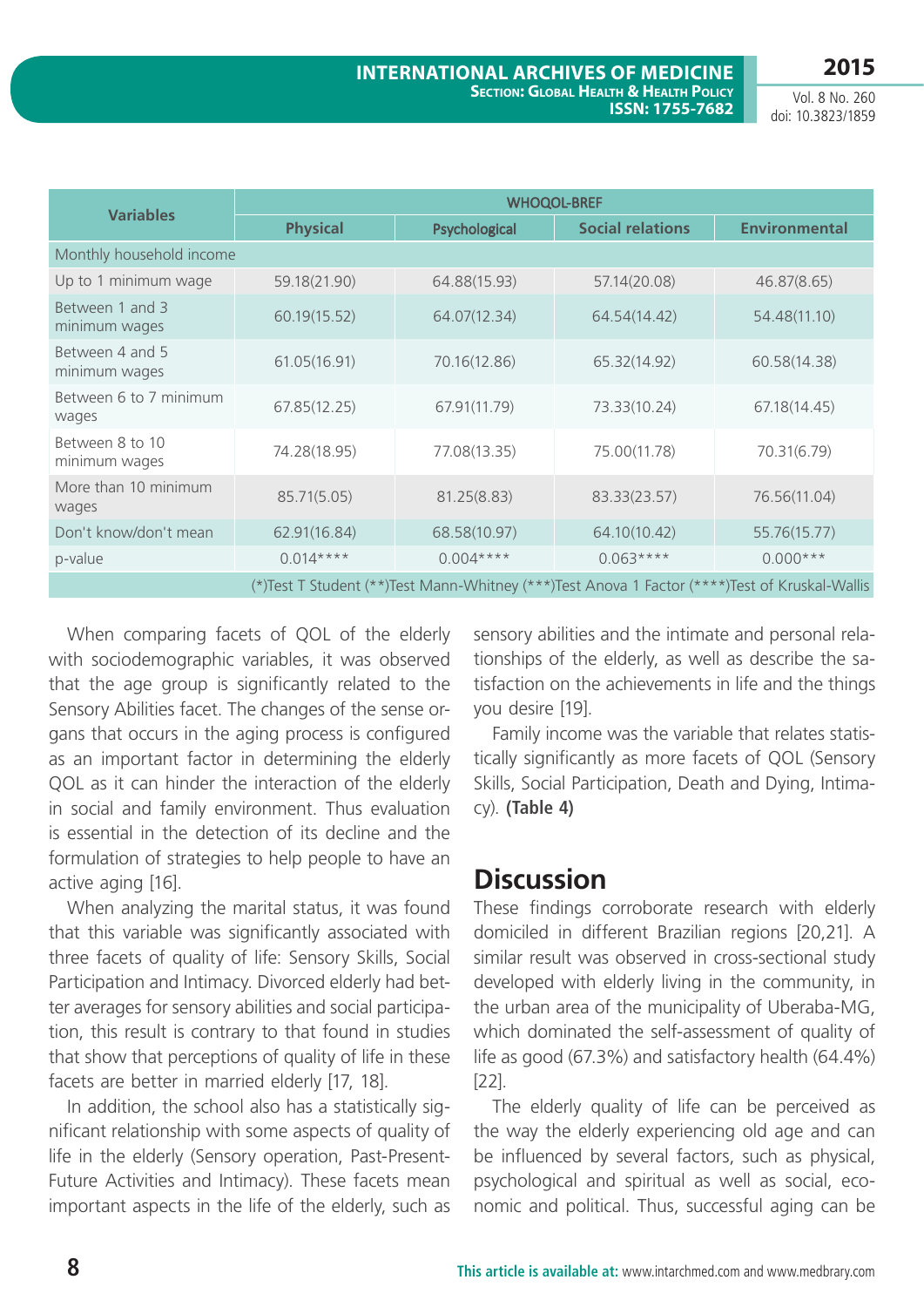| <b>Variables</b>                         | <b>WHOQOL OLD</b> |              |              |              |              |              |  |
|------------------------------------------|-------------------|--------------|--------------|--------------|--------------|--------------|--|
|                                          | <b>FS</b>         | <b>AUT</b>   | <b>PPF</b>   | <b>PSO</b>   | <b>MEM</b>   | <b>INT</b>   |  |
| Gender                                   |                   |              |              |              |              |              |  |
| Female                                   | 69.24(19.47)      | 60.61(14.87) | 60.04(14.34) | 61.39(14.93) | 56.28(28.28) | 60.22(20.45) |  |
| Male                                     | 72.21(18.71)      | 60.89(14.07) | 63.26(16.90) | 63.17(14.97) | 64.44(25.44) | 63.26(20.63) |  |
| p-value                                  | $0.269**$         | $0.511**$    | $0.076**$    | $0.492**$    | $0.055**$    | $0.240*$     |  |
| Age                                      |                   |              |              |              |              |              |  |
| 60-64                                    | 74.26(17.49)      | 61.48(1643)  | 62.22(15.92) | 62.86(15.34) | 53.21(29.46) | 65.16(19.59) |  |
| 65-69                                    | 73.80(20.10)      | 61.30(11.71) | 62.69(14.63) | 63.78(13.70) | 59.02(27.74) | 63.49(19.96) |  |
| 70-74                                    | 68.26(18.88)      | 62.59(15.64) | 59.42(15.82) | 61.25(16.50) | 63.17(25.96) | 56.63(23.27) |  |
| 75-79                                    | 66.01(20.66)      | 59.37(14.96) | 60.15(15.79) | 61.71(13.28) | 63.28(25.40) | 58.98(13.49) |  |
| 80 or over                               | 61.51(18.17)      | 55.59(12.97) | 59.04(13.52) | 58.38(14.03) | 58.38(27.65) | 58.55(19.35) |  |
| p-value                                  | $0.006***$        | $0.172***$   | $0.685***$   | $0.387***$   | $0.340***$   | $0.241***$   |  |
| Marital status                           |                   |              |              |              |              |              |  |
| Single                                   | 66,78(21.58)      | 60.00(15.47) | 60.00(11.76) | 60.53(15.29) | 56.60(27.61) | 55.35(22.28) |  |
| Married                                  | 72.43(17.60)      | 61.04(13.21) | 62.72(14.23) | 64.56(12.87) | 60.60(26.84) | 65.90(17.91) |  |
| Divorced                                 | 80.31(16.98)      | 65.62(16.53) | 65.62(15.77) | 66.56(14.66) | 53.43(33.89) | 62.81(17.49) |  |
| Widower                                  | 65.96(19.79)      | 59.33(15.53) | 57.98(17.08) | 57.83(16.50) | 58.28(27.47) | 56.70(22.38) |  |
| p-value                                  | $0.008***$        | $0.140***$   | $0.140***$   | $0.008***$   | $0.850***$   | $0.013***$   |  |
| Schooling (years)                        |                   |              |              |              |              |              |  |
| Illiterate                               | 64.50(14.63)      | 56.9(13.81)  | 53.79(13.53) | 54.91(11.70) | 52.23(26.69) | 58.03(26.56) |  |
| $1 - 4$                                  | 65.21(20.08)      | 61.26(12.41) | 58.79(14.79) | 59.86(15.72) | 57.73(26.47) | 57.64(21.00) |  |
| $5 - 8$                                  | 68.93(20.06)      | 60.35(16.62) | 61.38(16.06) | 63.43(15.35) | 64.08(26.79) | 62.03(19.25) |  |
| $9 - 11$                                 | 75.97(15.80)      | 61.13(13.06) | 66.99(13.95) | 69.33(13.41) | 63.47(27.50) | 61.91(19.33) |  |
| 12 or more                               | 79.12(17.78)      | 62.36(16.35) | 64.22(14.37) | 62.23(13.66) | 53.19(30.50) | 66.75(17.34) |  |
| p-value                                  | $0.000***$        | $0.252***$   | $0.003***$   | $0.000***$   | $0.153***$   | $0.198***$   |  |
| Monthly household income (minimum wages) |                   |              |              |              |              |              |  |
| Up to 1                                  | 62.(13.50)        | 66.07(10.11) | 61.60(11.80) | 58.92(14.36) | 53.57(21.60) | 57.14(28.28) |  |
| Between 1 and 3                          | 68.60(18.96)      | 59.46(14.33) | 59.21(14.21) | 60.66(14.63) | 57.90(27.02) | 57.94(20.09) |  |
| Between 4 and 5                          | 75.00(19.76)      | 62.90(17.74) | 64.31(19.24) | 63.91(18.23) | 57.25(29.05) | 68.34(21.03) |  |
| Between 6 and 7                          | 80.00(17.87)      | 61.87(8.56)  | 65.00(15.92) | 66.87(14.14) | 80.62(29.82) | 71.87(16.20) |  |
| Between 8 and 10                         | 83.12(15.87)      | 70.00(11.71) | 70.00(13.11) | 71.87(10.31) | 66.87(32.01) | 70.00(11.33) |  |
| More than 10                             | 96.87(4.41)       | 71.87(4.41)  | 75.00(0.00)  | 78.87(4.41)  | 87.50(8.83)  | 65.62(22.09) |  |
| Don't know/don't<br>mean                 | 61.53(19.40)      | 59.61(16.46) | 64.90(17.59) | 62.01(11.82) | 48.07(25.56) | 73.55(18.60) |  |
| p-value                                  | $0.006***$        | $0.070***$   | $0.078***$   | $0.036***$   | $0.019***$   | $0.035***$   |  |

Table 4. Comparison between the scores of the facets of the quality of life of the WHOQOL-OLD with socio-demographic variables of elderly, João Pessoa-PB, 2015.

 (\*)Test T Student (\*\*)Test Mann-Whitney (\*\*\*)Test Anova 1 Factor (\*\*\*\*)Test of Kruskal-Wallis. FS= sensory skills, AUT= autonomy, APPF= past-present-future activities, PSO= social participation, MEM= death and dyeing, INT= intimacy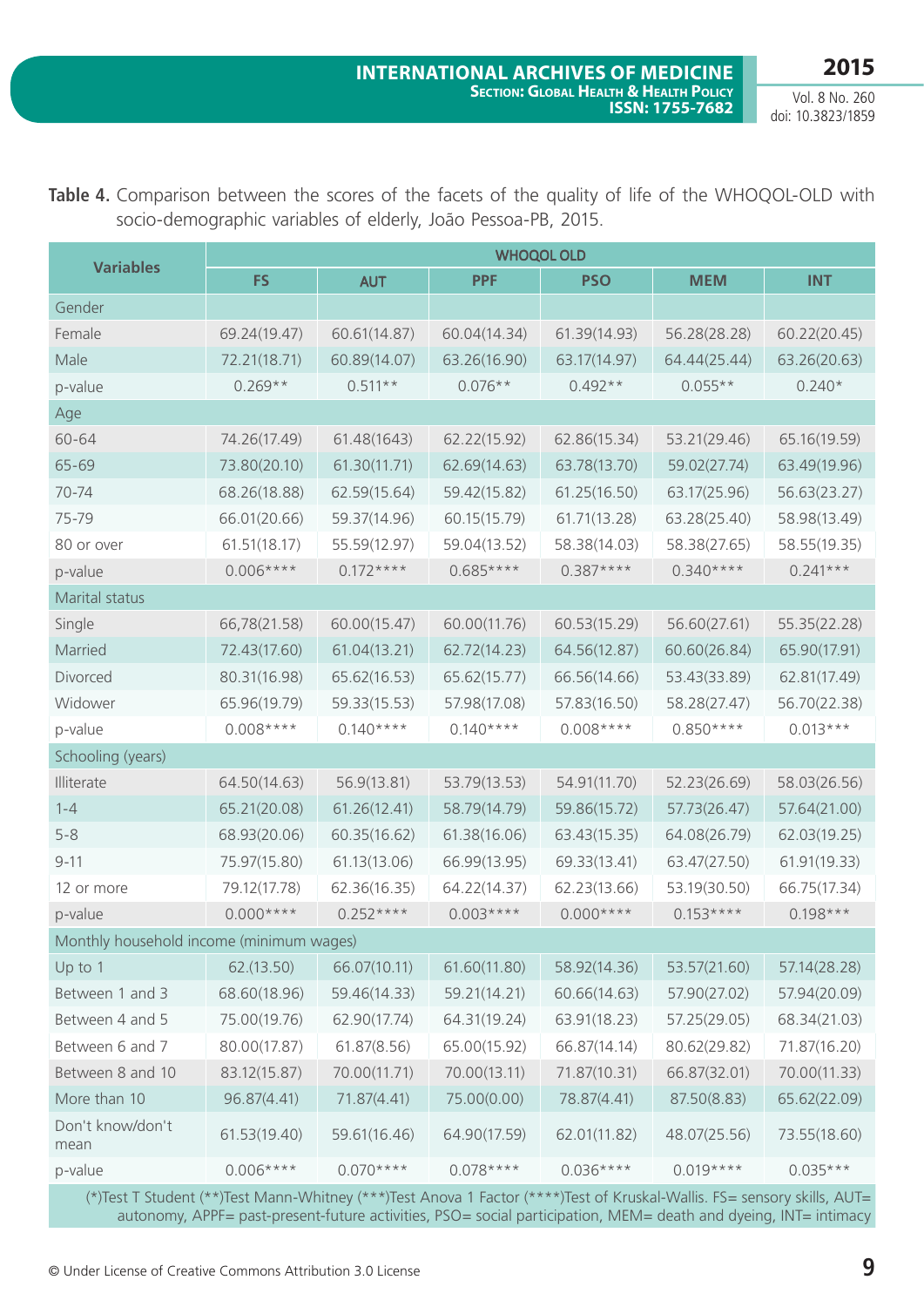Vol. 8 No. 260 doi: 10.3823/1859

understood as the combination of low probability of illness and disability, maintenance of the physical and cognitive functions, engagement in life, including productive activities, spirituality, interpersonal relationships and good living conditions [23, 24].

Corroborating national studies [25, 26] indicating that even women live longer than men, they have worse quality of life indicators for experiencing greater biological weakness before death, which needs to be considered in the evaluation of the elderly by health professionals.

The aging process is multifactorial, individual and progressive that dependent on genetic programming and the changes that occur in cell-molecular level. However, these age-related changes occur in discrete ways without compromising the relationships and individual autonomy, so aging is not considered a disease [27].

Self-esteem, positive thinking, concentration, appearance, religion are related to the phychologic domain showing that these seniors are still able to manage their life, maintain self-esteem and emotional balance, giving them the name of healthy elderly [10]

The higher averages attributed to the domains "Social Relations" and "Environmental" that these privileged interpersonal relationships, the support they receive from friends, safe environment, adequate housing and access to information that help the challenges of society. This is because these seniors groups give importance to values such as family ties, responsibility for maintenance to the family and the role of faith to the achievement of healthy aging [28].

When comparing the QOL and the marital status of the elderly, the highest average scores were among divorced and lonely elderly, the first in the area "Physical", "Psychological" and "Environmental" and the elderly alone in "Social Relations". This result demonstrates that even alone or experiencing a marital separation did not interfere with their quality of life as shown by the high mean scores. This may be related to the fact that the elderly live in their homes, with families or alone is more likely to develop various activities at home or elsewhere, this generating satisfaction, while maintainingselfesteem and even carrying several morbidities they do not interfere with their autonomy and independence [29].

The national literature pointing to education as an important factor that interferes with the individual's QOL, as it allows access to information, understanding his rights and duties as citizens and facilitates their access to health education programs [30, 31].

Insufficient family income is an indicator of precariousness in the elderly living conditions directly interfering with their QOL as it implies diverse needs of care of elderly difficulties in life is, in the physical, social and psychological context [32].

The results indicates that not only physical aspects such as pain, medications and other need to be considered in the health assessment of the elderly, but issues such as self-esteem, spirituality, concentration, learning, memory, secure environment, financial resources to meet their needs, leisure, freedom and power to decide their life and others.

In the face of such evidence, it can be inferred the education has an important influence on the aspects of old life, suggesting that educational policies are formulated aimed at the elderly, which correspond to their needs.

In relation to the result referring to the family income he corroborates in part to study conducted with 1,806 elderly women who participated in the movement Elderly program [17]. These facets assessed in addition to changes in the organs of the sensory apparatus, the insertion of the elderly in social activities and the relationship with friends and family, as well as concern about death issues, and points out that the best scores in these facets of quality of life are directly associated with a favorable economic condition of the elderly.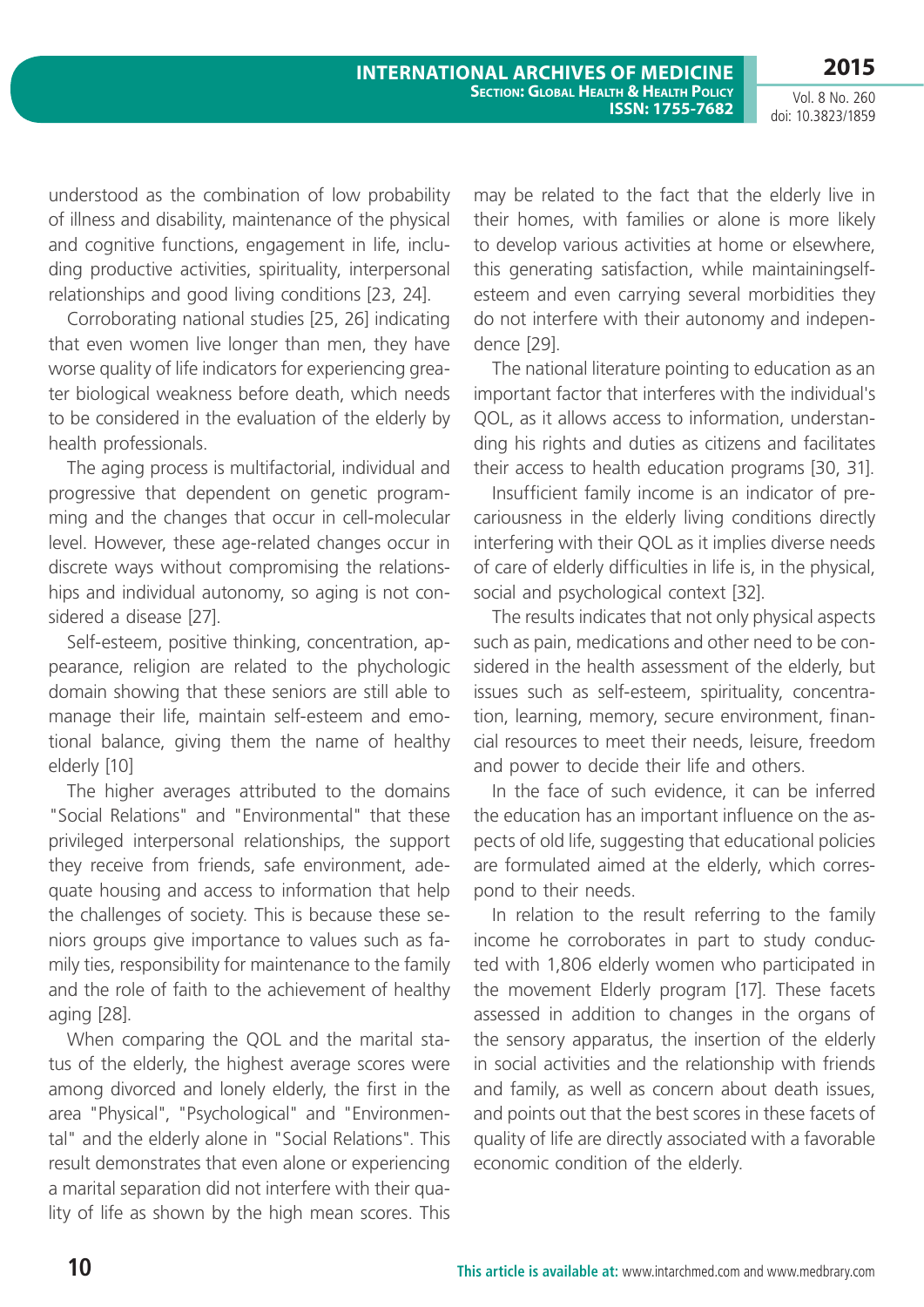**2015**

### **Conclusion**

In this study, subjects evaluated their quality of life as good and were satisfied with their health. Sociodemographic factors (gender, age, education, marital status and household income) are related to quality of life for seniors. It is noteworthy that the Psychological domain and facet sensory abilities showed a significant relationship with the sociodemographic characteristics of the elderly, indicating that need to be considered in assessing complete health of the elderly.

The results of this study can contribute to the expansion of actions to promote health and quality of life of seniors. Interventions should be formulated especially for the elderly in vulnerable situations whether physical, social or environmental.

### **References**

- **1.** Martin GB. et al. Assistência hospitalar à população idosa em cidade do sul do Brasil. Epidemiol. Serv. Saúde, Brasília, 2006; 15(1); 59-65. [http://scielo.iec.pa.gov.br/pdf/ess/](Http://scielo.iec.pa.gov.br/pdf/ess/v15n1/v15n1a05.pdf) [v15n1/v15n1a05.pdf](Http://scielo.iec.pa.gov.br/pdf/ess/v15n1/v15n1a05.pdf)
- **2.** Veras R. Envelhecimento Populacional Contemporâneo: demandas, desafios e inovações. Revista Saúde Pública, São Paulo. 2009; 43(3): 548-54. [http://www.scielosp.org/pdf/rsp/](http://www.scielosp.org/pdf/rsp/v43n3/224.pdf) [v43n3/224.pdf](http://www.scielosp.org/pdf/rsp/v43n3/224.pdf)
- **3.** Brasil. Ministério da Saúde. Portaria nº 2.528, de 19 de outubro de 2006. Aprova a Política Nacional de Saúde da Pessoa Idosa. Diário Oficial da União, 20 out. 2006. [http://bvsms.](http://bvsms.saude.gov.br/bvs/publicacoes/atencao_saude_pessoa_idosa_envelhecimento_v12.pdf) [saude.gov.br/bvs/publicacoes/atencao\\_saude\\_pessoa\\_idosa\\_](http://bvsms.saude.gov.br/bvs/publicacoes/atencao_saude_pessoa_idosa_envelhecimento_v12.pdf) [envelhecimento\\_v12.pdf](http://bvsms.saude.gov.br/bvs/publicacoes/atencao_saude_pessoa_idosa_envelhecimento_v12.pdf)
- **4.** Silva LM. et al. Representações sociais sobre qualidade de vida para idosos. Rev. Gaúcha Enferm. Porto Alegre (RS). 2012; 33(1): 109-15, Disponível em: www.scielo.br/scielo.php?pid=S1983- 14472012000100015&script>. Acesso em: 25 out. 2014.
- **5.** Whoqol Group. The World Health Organization quality of life assessment: position paper from the world health organization. Soc Sci Med.1995; 4(1): 1403-1409.doi.org/10.1590/S1413- 81232000000100004
- **6.** Gordia AP. et al. Qualidade de vida: contexto histórico, definição, avaliação e fatores associados. Rev. Brasil. Qualid. de Vida - Universidade Tecnológica Federal do Paraná –Ponta Grossa/PR. 2012; 03(01): 40-52. doi: 10.3895/S2175-08582012000100005
- **7.** Pimenta FAP. et al. Avaliação da qualidade de vida de aposentados com a utilização do questionário SF-36. Rev. Assoc. Med. Bras. Belo Horizonte. 2008; 54(1): 55-60. doi.org/10.1590/S1809- 98232013000300006
- **8.** Martins C R. et al. Avaliação da qualidade de vida subjetiva dos idosos: uma comparação entre os residentes em cidades rurais e urbanas. Estud. Interdiscip. Envelhec. Porto Alegre. 2007; 11(02): 135-54. [http://webcache.googleusercontent.](http://webcache.googleusercontent.com/search?q=cache: ZugWy6D1ui0J: www.seer.ufrgs.br/RevEnvelhecer/article/download/4817/2715+&cd=1&hl=pt-BR&ct=clnk&gl=br) [com/search?q=cache: ZugWy6D1ui0J: www.seer.ufrgs.br/](http://webcache.googleusercontent.com/search?q=cache: ZugWy6D1ui0J: www.seer.ufrgs.br/RevEnvelhecer/article/download/4817/2715+&cd=1&hl=pt-BR&ct=clnk&gl=br) [RevEnvelhecer/article/download/4817/2715+&cd=1&hl=pt-](http://webcache.googleusercontent.com/search?q=cache: ZugWy6D1ui0J: www.seer.ufrgs.br/RevEnvelhecer/article/download/4817/2715+&cd=1&hl=pt-BR&ct=clnk&gl=br)[BR&ct=clnk&gl=br](http://webcache.googleusercontent.com/search?q=cache: ZugWy6D1ui0J: www.seer.ufrgs.br/RevEnvelhecer/article/download/4817/2715+&cd=1&hl=pt-BR&ct=clnk&gl=br)
- **9.** Santos SR. et al. Qualidade de vida do idoso na comunidade: aplicação da escala de Flanagan. Rev Latino-Am Enfermagem. 2002; 10(6): 757-64. doi: [http://dx.doi.org/10.1590/S0104-](http://dx.doi.org/10.1590/S0104-11692002000600002) [11692002000600002.](http://dx.doi.org/10.1590/S0104-11692002000600002)
- **10.** Fleck MPA. et al. Aplicação da versão em português do instrumento abreviado de avaliação da qualidade de vida "WHOQOL-bref". Revista de Saúde Pública. 2000; 34(2): 178- 83. doi.org/10.1590/S0034-89102000000200012
- **11.** Vecchia RD. et al. Qualidade de vida na terceira idade: um conceito subjetivo. Rev Bras Epidemiol. São Paulo. 2005; 8(3): 246-52. doi.org/10.1590/S1415-790X2005000300006.
- **12.** Oliveira AC. et al. Qualidade de vida em idosos que praticam atividade física – Uma revisão sistemática. Revista Brasileira de Geriatria e Gerontologia. Rio de Janeiro. 2010; 13(2): 301-12. doi.org/10.1590/S1809-98232010000200014.
- **13.** Cardona-Arias JA. Representaciones sociales de calidad de vida relacionada con la salud en personas con VIH/SIDA, Medellín, Colombia. Rev. Salud Pública. 2010; 12(5): 765-76. [http://www.](http://www.scielosp.org/pdf/rsap/v12n5/v12n5a07.pdf) [scielosp.org/pdf/rsap/v12n5/v12n5a07.pdf](http://www.scielosp.org/pdf/rsap/v12n5/v12n5a07.pdf)
- **14.** Ribeiro AP. et al. A influência das quedas na qualidade de vida de idosos. Ciência & Saúde Coletiva. Rio de Janeiro. 2008; 13(4): 1265-273. doi.org/10.1590/S1413-81232008000400023.
- **15.** Molzahn A. et al. The importance of facets of quality of life to older adults: an international investigation. Qual. Life Res., Dordrecht. 2010; 19( 2): 293-98. doi: 10.1186/1477-7525-111- 36
- **16.** Bogardus Junior ST, Yueh B, Shekelle PG. Screening and management of adult hearing loss in primary care. JAMA, Chicago2003; 289(15): 1986-990. [http://www.ncbi.nlm.nih.](http://www.ncbi.nlm.nih.gov/books/NBK53868/) [gov/books/NBK53868/](http://www.ncbi.nlm.nih.gov/books/NBK53868/)
- **17.** Vagetti GC. et al. Condições de saúde e variáveis sociodemográficas associadas à qualidade de vida em idosos de um programa de atividade física de Curitiba, Paraná, sul do Brasil. Cad. Saúde Pública. Rio de Janeiro. 2013; 29(5): 955-69. doi.org/10.1590/S0102-311X2013000500013